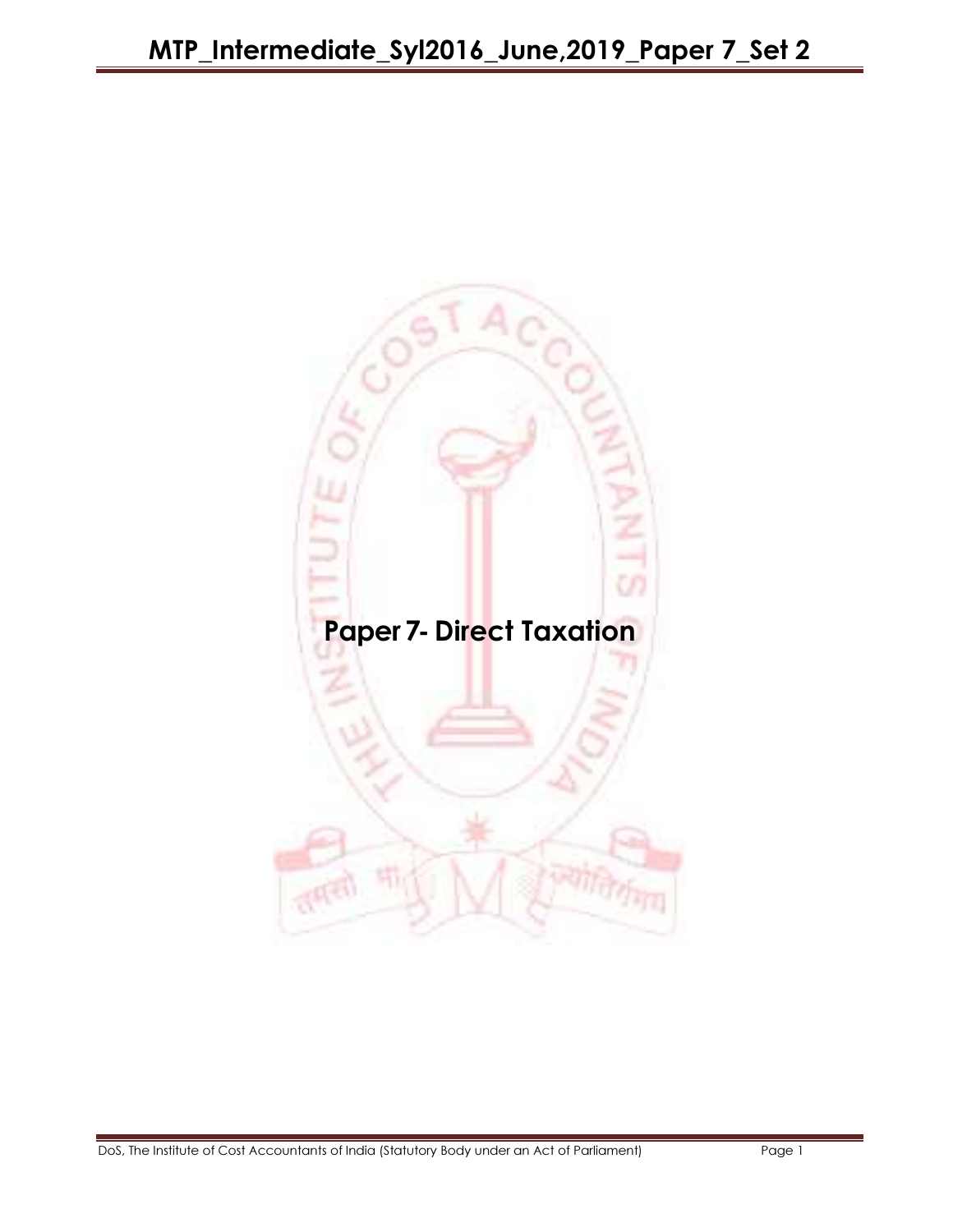## Paper-7: - Direct Taxation

Full Marks: 100 Time allowed:3 hours

All question relate to income -tax assessment Year 2018-19 and the provisions stated relate to the Income-Tax Act,1961,unless otherwise stated in the question.

### Answer Question No.1, which is compulsory and any five question Question Nos.2 to 8.

- 1. (a) Choose the most Appropriate alternative for the following (Option to be given only in capital letters A,B,C or D; entire answer need Not be reproduced); 1 X 10 =10
	- (i)An individual, being foreign national, came to India first time during the previous year 2018- 19 on 01-01-2019 for 200 days, his residential status for the previous year 2018-19 is.
	- (a) Non-resident
	- (b) Resident but not ordinarily resident in India
	- (c) Resident and ordinarily resident in India
	- (d) Resident in India

(ii) Which of the following is an agriculture income?

- (a) Dividend paid by a company out of its agriculture income.
- (b) Share of Profit of a Partner from a firm engaged in an agriculture operation
- (c) Income from supply of water by a assessee from a tank in its agriculture land
- (d) Interest received by a money lender in the form of agricultural produce.

(iii)Which of the following is not taxable under head 'Salaries'?

- (a) Remuneration paid to the lecturer of a college for setting a question paper by a university.
- (b) Salary received by a member of the Parliament
- (c) Commission received by an employee director of a company
- (d) Both (a) and (b) above
- (iv) If a domestic servant is engaged by the employer and salary is paid by him, the perquisite is
	- (a) Taxable in the hands of all employee
	- (b) Not taxable in the hands of both specified and non-specified employers.
	- (c) Taxable in the hands of specified employees only
	- (d) Taxable to the extent of  $\bar{\tau}$  120 per person in the hands of all employees.

#### (v)A house property located outside India is:

- (a) Taxable in hands of all assessee
- (b) Taxable in hands of non resident assesse
- (c) Taxable in hands of resident and ordinarily resident assessee
- (d) Exempted from tax in India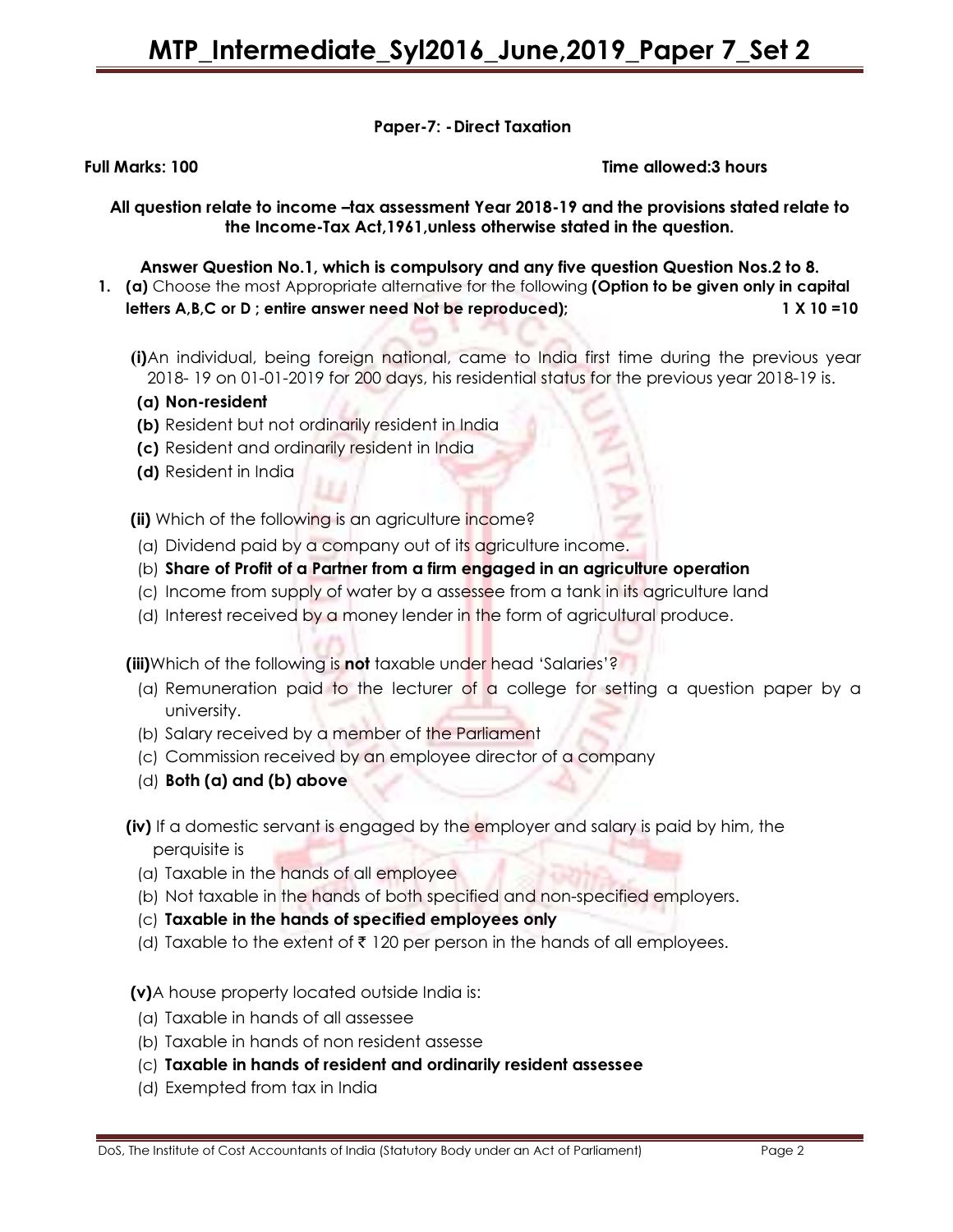(vi) Which of the following is not allowed as a deduction for computation of business Income?

- (a) Loss incurred due to theft in factory after working hours
- (b) Anticipated future losse
- (c) Loss caused by white ants
- (d) Loss due to accidental fire in stock-in-trade

(vii) Deduction u/s 35AD is available in respect of expenditure on specified business, one of them is:

## (a) Setting up and operating a cold chain facility

- (b) Setting up and operating a power plant
- (c) Setting up and operating an industrial unit
- (d) All of the above

(viii)U/s 54, capital gain will be allowed as exemption if the house property under transfer is held for

- (a) Less than 12 months preceding the date of transfer
- (b) More than 12 months preceding the date of transfer
- (c) Less than 36 months preceding the date of transfer
- (d) More than 24 months preceding the date of transfer

(ix)Cost of acquisition of self-generated asset is nil, the exception is:

- (a) Goodwill
- (b) Route permit
- (c) Bonus shares acquired before 01-04-2001
- (d) Loom hours

(x)Unabsorbed depreciation can be carried forward for

- (a) Any number of years
- (b) 8 years
- (c) 4 years
- (d) 7 years

(b) Match The following(Sufficient to give the corresponding item in column 3 for column 1; reproducing columns 2 and 4 are not required): 1 X5=5

|      | 2         | 3   | 4                                   |
|------|-----------|-----|-------------------------------------|
|      | Sec. 288B | (A) | Determination of Residential Status |
| (ii) | Sec. 6    | (B) | Capital Gain                        |
| (ii) | Sec. 10   | (C) | Depreciation                        |
| (iv) | Sec. 45   | (D) | Rounding off of tax                 |
| (v)  | Sec. 32   | (E) | Exempted Income                     |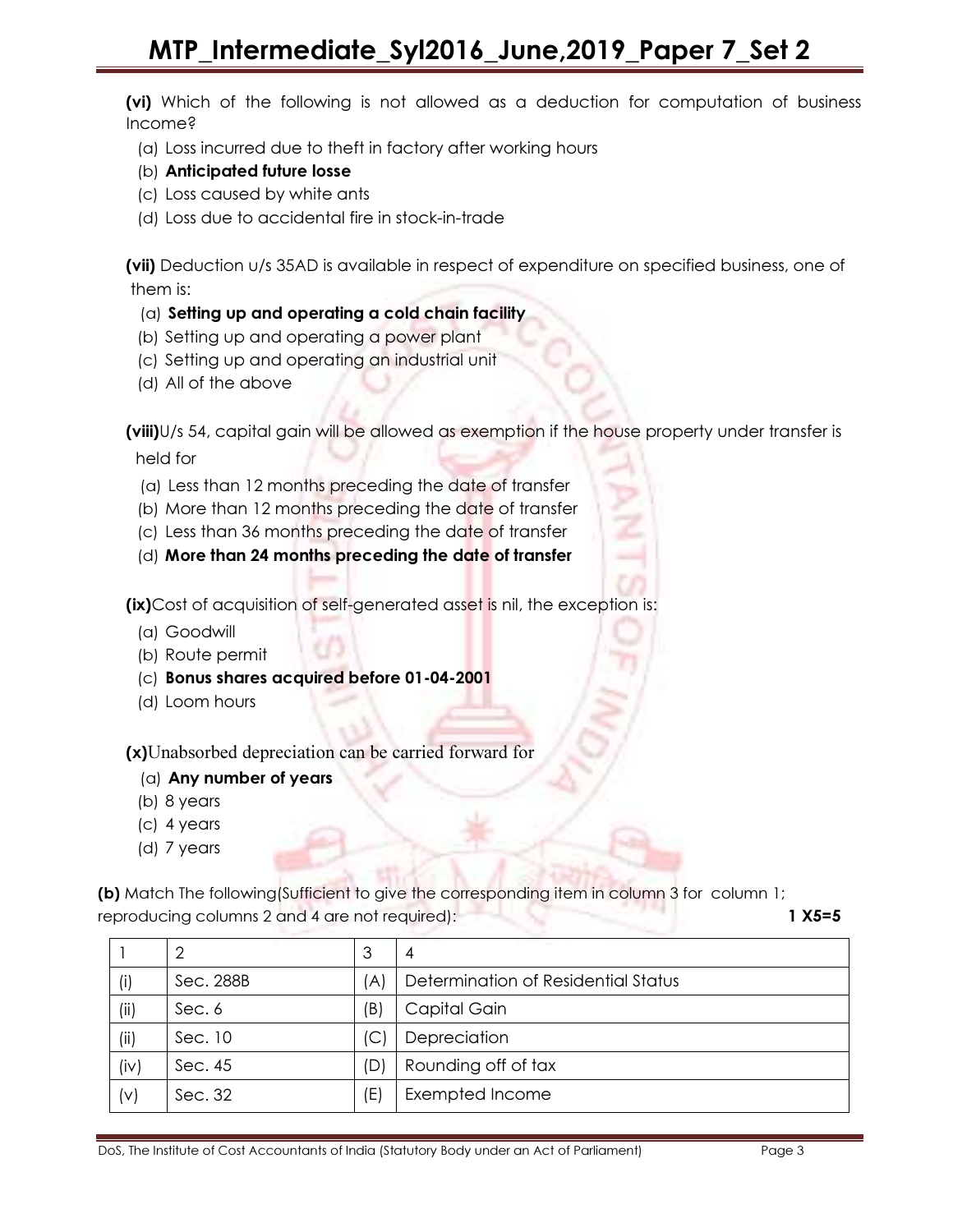# MTP\_Intermediate\_Syl2016\_June,2019\_Paper 7\_Set 2

| iswer:<br>,, ,<br><i>r</i> ue |          |                    |                                |  |
|-------------------------------|----------|--------------------|--------------------------------|--|
| $\cdots$<br>Π                 | $(ii)$ A | $\cdots$<br>(III)E | $\cdot$ .<br>$\mathbf{u}$<br>╺ |  |

(c) State whether the following statements are True or False :  $1 X5=5$ 

(i) Cash gift of  $\bar{\tau}$  1,00,000 from uncle's son is not taxable.

(ii) Reasonable expected rent can not exceed standard rent.

- (iii) The income of minor child will always be included in the income of his/her parents.
- (iv) No tax is required to be deducted from winning from race-horse, if such winning does not exceed  $\bar{\tau}$ 10,000
- (v) Telephone provided to an employee at his residence is a tax-free perquisite.

### Answer:

| (i)False | $\cdots$<br>$(II)$ Irue | $\cdots$<br>$(III)$ h<br>calse | $\cdots$<br>$\cup$<br>- 11 | , Irue<br>v |
|----------|-------------------------|--------------------------------|----------------------------|-------------|
|          |                         |                                |                            |             |

## (d)Fill in the blanks: 1 X5=5

 (i) A person owns 4 goods vehicles other than heavy vehicles. His estimated annual income u/s 44AE is ₹

(ii) Advance tax is payable in **instruments by a non-corporate assessee.** 

(iii) Total tax payable on a lottery income of ` 3,00,000 as per section 115BB is \_\_\_\_\_\_\_\_\_\_\_\_\_

 (iv) The monetary ceiling limit for exemption for gratuity received under the Payment of Gratuity Act, 1972 is \_\_\_\_\_\_\_\_\_\_

 (v) Exemption u/s. 10(32) in respect of income of minor child included in the hands of assesses under Section 64(1A) is restricted to  $\bar{\tau}$  \_\_\_\_per child.

## Answer:

| (i) ₹3,60,000 | $(iii)$ 4 | (iii)₹90,00(plus applicable surcharge (iv)₹20,00,000 (v)₹1,500 |  |
|---------------|-----------|----------------------------------------------------------------|--|
|               |           | and health and education cess)                                 |  |
|               |           |                                                                |  |

2(a) Ram provides following details of income, calculate the income which is liable to be taxed in India for the A.Y.2019-20 assuming that –

a) He is an ordinarily resident b) He is not an ordinarily resident c) He is a non-resident.

| <b>Particulars</b>                                                     | Amount   |
|------------------------------------------------------------------------|----------|
| Salary received in India from a former employer of UK                  | 1,40,000 |
| Income from tea business in Nepal being controlled from India          | 10,000   |
| Interest on company deposit in Canada (1/3rd received in India)        | 30,000   |
| Profit from a business in Mumbai controlled from UK                    | 1,00,000 |
| Profit for the year 2002-03 from a business in Tokyo remitted to India | 2,00,000 |
| Income from a property in India but received in USA                    | 45,000   |
| Income from a property in London but received in Delhi                 | 1,50,000 |
| Income from a property in London but received in Canada                | 2,50,000 |
| Income from a business in Jambia but controlled from Turkey            | 10,000   |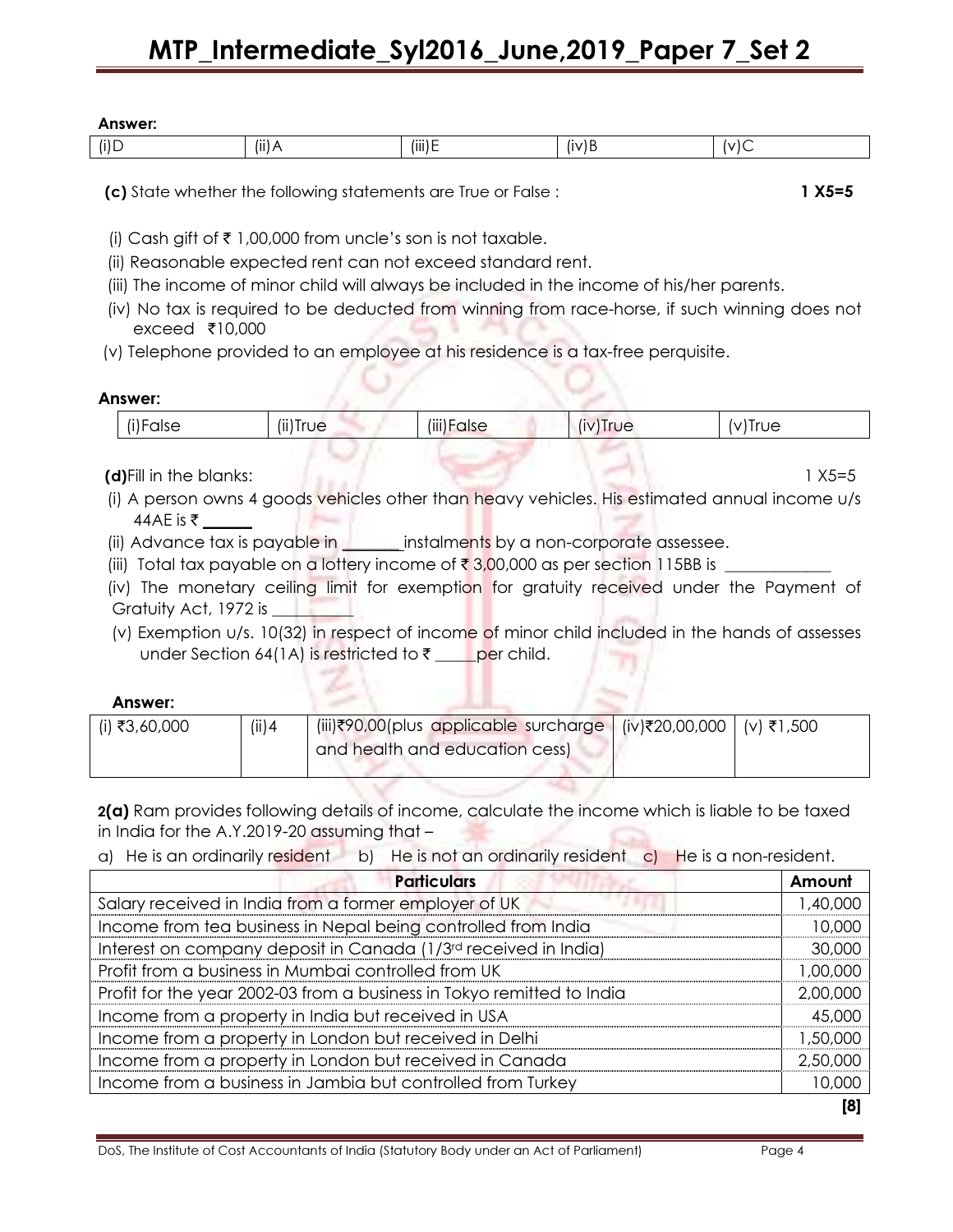$2(b)$  X Ltd. has two house properties both of which are vacant. Municipal value of 1st house property is  $\bar{\tau}$  1,00,000 and that of 2<sup>nd</sup> is  $\bar{\tau}$  80,000. It has computed income from house property as under:

| <b>Particulars</b>                          | Details(₹) | Amount(₹ |
|---------------------------------------------|------------|----------|
| $HP1:$ Self occupied [Sec. 23(2)(a)]        |            |          |
| Net Annual Value (NAV)                      | Nil        |          |
| Less: Interest on loan u/s 24(b)            | Nil        |          |
| Income from HP1                             |            |          |
| HP2: Deemed to be let out [Sec. 23(4)]      |            |          |
| Gross Annual Value (GAV)                    | 80,000     |          |
| Less: Municipal tax                         | Nil        |          |
| Net Annual Value (NAV)                      | 80,000     |          |
| Less: Standard deduction u/s 24(a) @ 30% of | 24,000     | 56.000   |
| <b>NAV</b>                                  |            |          |
| Income from house property                  |            |          |

Do you agree with the computation of income from house property of the assessee [7]

## Answer:2(a)

Calculation of income liable to be taxed in India of Ram for the A.Y.2019-20

| <b>Particulars</b>                                               | <b>Resident</b><br>&<br><b>Ordinarily</b><br>resident | <b>Resident but</b><br>not ordinarily<br>resident | Non-<br>resident |
|------------------------------------------------------------------|-------------------------------------------------------|---------------------------------------------------|------------------|
| Salary received in India from a former employer of UK            | 1,40,000                                              | 1,40,000                                          | 1,40,000         |
| Income from tea business in Nepal being controlled from<br>India | 10,000                                                | 10,000                                            | Nil              |
| Interest on company deposit in Canada -                          |                                                       |                                                   |                  |
| - 1/3 <sup>rd</sup> received in India                            | 10,000                                                | 10,000                                            | 10,000           |
| - 2/3 <sup>rd</sup> received outside India                       | 20,000                                                | Nil                                               | Nil              |
| Profit from a business in Mumbai controlled from UK              | 1,00,000                                              | 1,00,000                                          | 1,00,000         |
| Past Profit from a business in Tokyo remitted to India           | Nil                                                   | Nil                                               | Nil              |
| Income from a property in India but received in USA              | 45,000                                                | 45,000                                            | 45,000           |
| Income from a property in London but received in Delhi           | 1,50,000                                              | 1,50,000                                          | 1,50,000         |
| Income from a property in London but received in<br>Canada       | 2,50,000                                              | Nil                                               | Nil              |
| Income from a business in Jambia but controlled from<br>Turkey   | 10,000                                                | Nil                                               | Nil              |
| Income liable to tax in India                                    | 7,35,000                                              | 4,55,000                                          | 4,45,000         |

## 2(b)

In the above computation, X Ltd. has claimed benefit of self-occupation, whereas, such benefit can be claimed only by an individual or HUF. A company form of assessee cannot claim such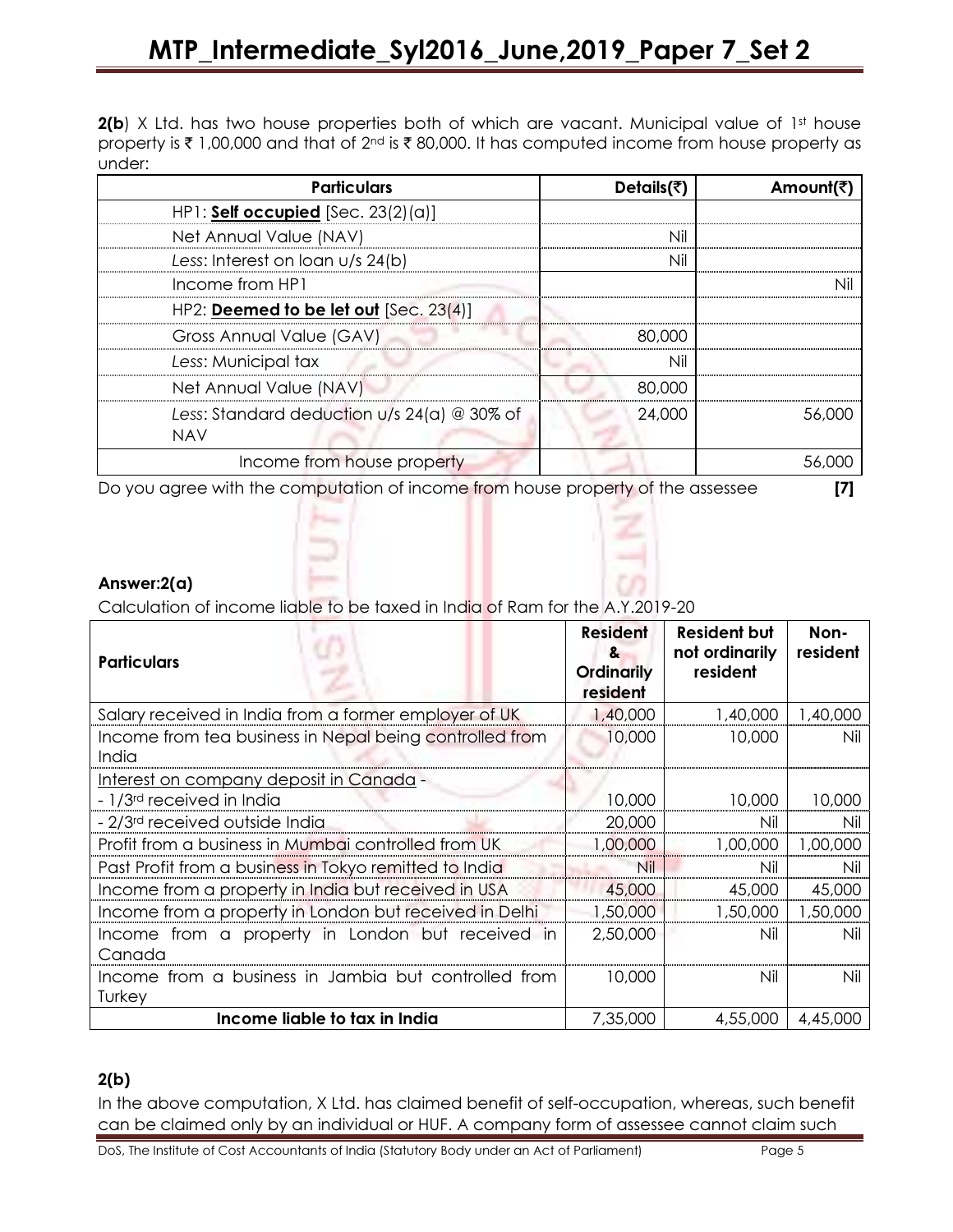| <b>Particulars</b>                            | <b>Details</b> | Amount   |
|-----------------------------------------------|----------------|----------|
| HP1: Deemed to be let out [Sec. 23(4)]        |                |          |
| Gross Annual Value (GAV)                      | 1.00.000       |          |
| Less: Municipal tax                           | Nil            |          |
| Net Annual Value (NAV)                        | 1,00,000       |          |
| Less: Standard Deduction $u/s$ 24(a) @ 30% of | 30,000         | 70,000   |
| <b>NAV</b>                                    |                |          |
| HP2: Deemed to be let out [Sec. 23(4)]        |                |          |
| Gross Annual Value (GAV)                      | 80,000         |          |
| Less: Municipal tax                           | Nil            |          |
| Net Annual Value (NAV)                        | 80,000         |          |
| Less: Standard Deduction U/s 24(a) @ 30% of   | 24,000         | 56,000   |
| <b>NAV</b>                                    |                |          |
| Income from house property                    |                | 1,26,000 |

benefit. Hence, income under the head Income from house property will be as under:

Computation of income from house property of X Ltd. for the A.Y. 2018-19

3(a) Mr. Mugal joined Star Ltd. on 1/4/2018. Details regarding his salary are as follows:

| <b>Particulars</b>                       | Amount                                                          |  |
|------------------------------------------|-----------------------------------------------------------------|--|
| <b>Basic</b>                             | 5,000 p.m.                                                      |  |
| Dearness Allowance                       | 2,000 p.m. (50% considered for retirement benefit)              |  |
| <b>Education Allowance</b>               | 1,000 p.m. (he has 1 son and 3 daughters)                       |  |
| <b>Hostel Allowance</b>                  | 2,000 p.m. (none of the children is sent to hostel)             |  |
| Medical Allowance                        | 1,000 p.m. (total medical expenditure incurred ₹ 3,000)         |  |
| <b>Transport Allowance</b>               | 1,800 p.m. (being used for office to residence & vice<br>versa) |  |
| Servant Allowance                        | $1,000$ p.m.                                                    |  |
| City compensatory Allowance              | 2,000 p.m.                                                      |  |
| Entertainment Allowance                  | 1,000 p.m.                                                      |  |
| <b>Assistants Allowance</b>              | 3,000 p.m. (paid to assistant ₹ 2,000 p.m.)                     |  |
| Development<br>Professional<br>Allowance | 2,000 p.m. (actual expenses for the purpose ₹8,000 p.m.)        |  |
| <b>Bonus</b>                             | 24,000 p.a.                                                     |  |
| Commission                               | 9,000 p.a.                                                      |  |
| Fees                                     | 5,000 p.a.                                                      |  |

Compute his gross taxable salary for the assessment year 2019-20. [9]

(b)Y ,an individual has a net agricultural income of an assessee is RS 90,86,0000 and non agricularal income is Rs 13,65,000.Y contributes 1,40,000 towards PPF . Compute his taxable liablility for the assessment year 2019-20. [6]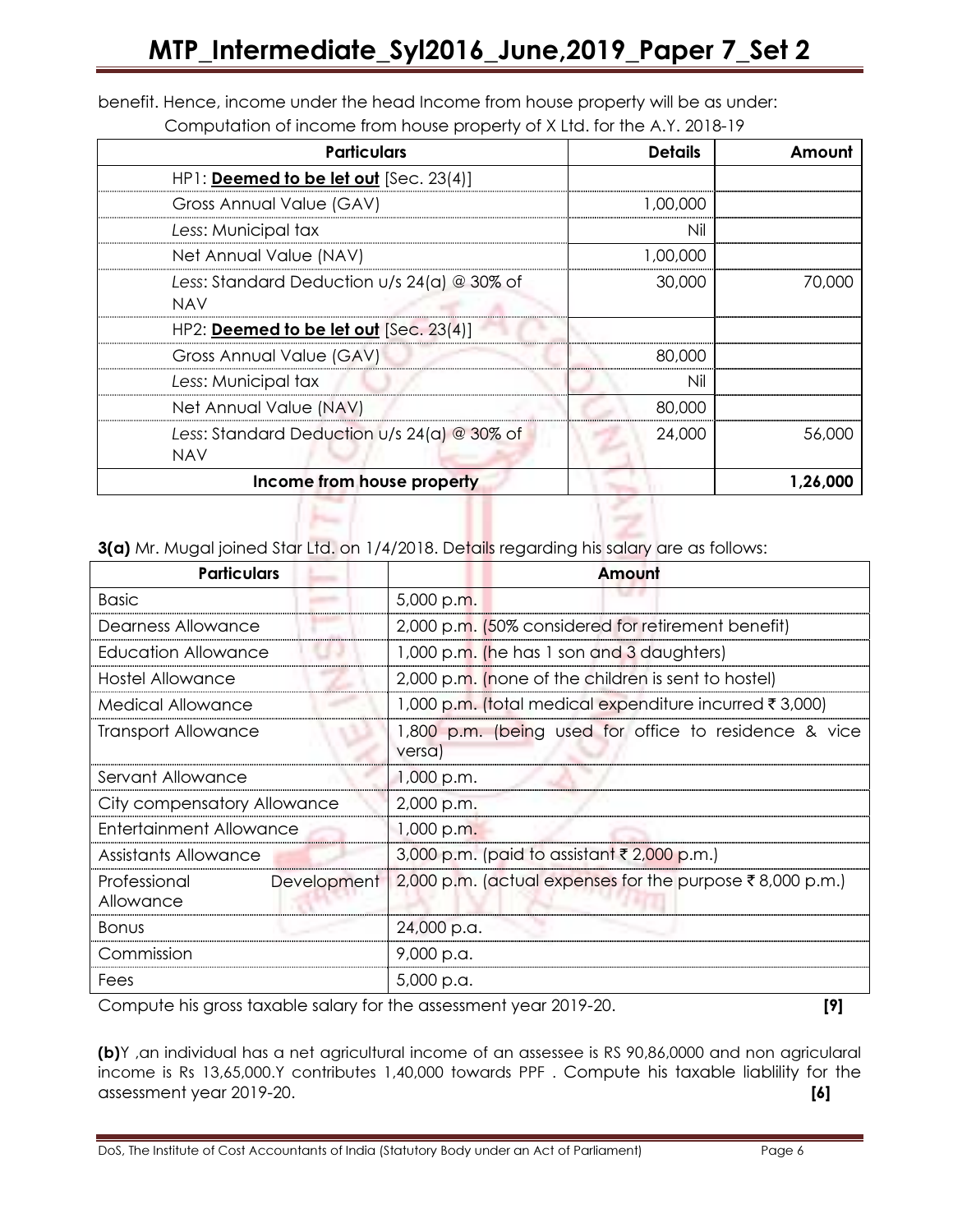# Answer 3(a)

Computation of gross taxable salary of Mr. Mugal for the A.Y.2019-20

| <b>Particulars</b>                                              | <b>Details</b> | Amount | Amount   |
|-----------------------------------------------------------------|----------------|--------|----------|
| <b>Basic Salary</b>                                             |                |        | 60,000   |
| <b>Bonus</b>                                                    |                |        | 24,000   |
| Commission                                                      |                |        | 9,000    |
| Fees                                                            |                |        | 5,000    |
| Allowances                                                      |                |        |          |
| <b>Dearness Allowance</b>                                       |                | 24,000 |          |
| <b>Education Allowance</b>                                      | 12,000         |        |          |
| Less: Exemption (₹ 100 * 2 * 12)                                | 2,400          | 9,600  |          |
| <b>Hostel Allowance</b>                                         | 24,000         |        |          |
| Less: Exemption (₹ 300 * 2 * 12)                                | 7,200          | 16,800 |          |
| <b>Medical Allowance</b>                                        |                | 12,000 |          |
| <b>Transport Allowance</b>                                      | 21,600         |        |          |
| Less: Exemption                                                 | Nil            | 21,600 |          |
| Servant Allowance                                               |                | 12,000 |          |
| City Compensatory allowance                                     |                | 24,000 |          |
| <b>Entertainment Allowance</b>                                  |                | 12,000 |          |
| Assistance Allowance                                            | 36,000         |        |          |
| Less: Exemption (Being actual expenditure)                      | 24,000         | 12,000 |          |
| Professional development allowance                              | 24,000         |        |          |
| Less: Exemption (Actual expenditure max. of amount<br>received) | 24,000         | Nil    | 1,44,000 |
| <b>Gross Taxable Salary</b>                                     |                |        | 2,42,000 |
| 3(b) Computation of Mr.Y for the A.Y 2019-20                    |                |        |          |

3(b) Computation of Mr.Y for the A.Y 2019-20

|                                                                                 | (₹)       |
|---------------------------------------------------------------------------------|-----------|
| Gross total Income                                                              | 13,65,000 |
| Less: Deduction under section 80 C                                              | 1,40,000  |
| Total income (i.e non-agricultural income)                                      | 12,25,000 |
| Computation of tax                                                              |           |
| 1. Income Tax on agricultural income: Rs 90,86,000 + non-agricultural income Rs | 29,05,800 |
| 12,25,000                                                                       |           |
| 2.Income Tax on agricultural income 90,86,000 +exempted slab of income          | 26,13,300 |
| 2,50,000                                                                        |           |
| 3. Income tax Computed at (1) minus Income Tax computed at (2)                  | 2,92,500  |
| 4. Less: Rebate under section 87A                                               | Nil       |
| 5.Balance                                                                       | 2.92,500  |
| 6. Surcharge (applicable only if non-agricultural income exceeds 50 lakh        | Nil       |
| 7. Tax and Surcharge                                                            | 2,92,500  |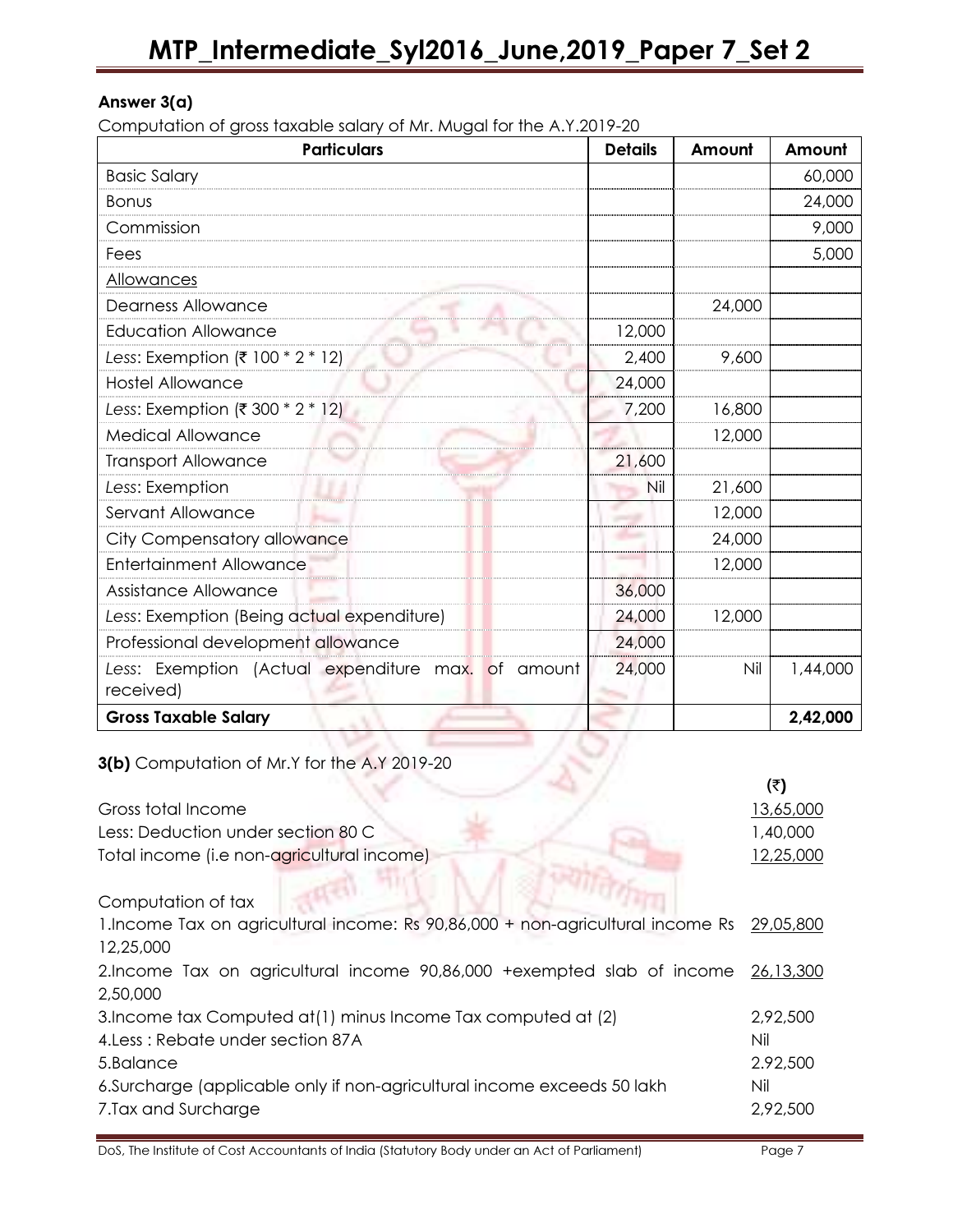8. Health and Education cees {4 % of (7)] 11,700 9.Tax Liability 3,04,200

4(a) Sunil has a house property acquired on 7/07/1995 for  $\bar{\tau}$  3,00,000. He incurred improvement expenditure on such property ₹ 70,000 on 16/08/2000 and ₹ 50,000 on 17/07/2010. Market value of such property as on  $1/04/2001$  is  $\overline{\zeta}$  4,50,000. On 16/08/2013, such property is compulsorily acquired by the Government and compensation decided at  $\bar{\tau}$  11,50,000. 20% of the compensation received on 31/03/2019 and balance on 2/04/2019.

On further appeal, on 16/08/2019 enhanced compensation is declared by the Government  $\bar{\tau}$  2,00,000. Expenditure incurred to get enhanced compensation is  $\bar{\tau}$  11,000. Such compensation received on 18/08/2020. Compute income under the head Capital Gains of Sunil for the assessment year 2019-20, 2020-21 and 2021-22.

| (b)Mr. Bhola has furnished you the following data - |              |  |  |  |
|-----------------------------------------------------|--------------|--|--|--|
| Income from house property                          | (71,30,000)  |  |  |  |
| Salaries (Net)                                      | ₹80,000      |  |  |  |
| Income from other sources                           | (3, 90, 000) |  |  |  |
| Income from lotteries                               | ₹ 3,50,000   |  |  |  |
|                                                     |              |  |  |  |

Mr. Bhola is seeking your advice relating to set off and carry-forward.

## Answer:4(a)

Computation of capital gains of Sunil for the A.Y. 2019-20

| <b>Particulars</b>                           | Working                            | Amount(₹) | Amount(₹) |  |
|----------------------------------------------|------------------------------------|-----------|-----------|--|
| Sale consideration                           |                                    |           | 11,50,000 |  |
| Less: Expenses on transfer                   |                                    |           |           |  |
| Net sale consideration                       |                                    |           | 11,50,000 |  |
| Less: i) Indexed cost of acquisition         | ₹ 4,50,000 <sup>2</sup> * 2204/100 | 9,90,000  |           |  |
| ii) Indexed cost of improvement <sup>3</sup> | ₹ 50,000 * 2204/167                | 65,868    | 10,55,868 |  |
| <b>Long Term Capital Gain</b>                |                                    |           |           |  |

1. The initial compensation (i.e.  $\bar{\tau}$  11,50,000) decided by the Government shall be treated as sale consideration.

- 2. Cost of acquisition is the original cost of acquisition (i.e.  $\bar{\tau}$  3,00,000) or Fair market value as on 1/04/2001 (i.e. ₹ 4,50,000) whichever is higher.
- 3. Cost of improvement incurred before 1/04/2001 is to be completely ignored.
- 4. Though the property was compulsorily acquired by the Government in the P.Y 2013-14 but the compensation was received in the P.Y.2018-19, therefore the amount shall be taxable in the P.Y. 2018-19, however indexation benefit shall be available till the previous year 2013-14.

Computation of capital gains of Mr. Sunil for the A.Y. 2020-21: As the assessee has not received enhanced compensation during the P.Y.2019-20, hence nothing is taxable in the A.Y. 2020-21. Computation of capital gains of Mr. Sunil for the A.Y. 2021-22

| <b>Particulars</b> | Working               | Amount(₹)   Amount(₹) |          |
|--------------------|-----------------------|-----------------------|----------|
| Sale Consideration | Enhanced compensation |                       | 2,00,000 |

DoS, The Institute of Cost Accountants of India (Statutory Body under an Act of Parliament) Page 8

[5]

. [10] **. [10]** . [10] . [10] . [10] . [10] . [10] . [10] . [10] . [10] . [10] . [10] . [10] . [10] . [10] . [10] . [10] . [10] . [10] . [10] . [10] . [10] . [10] . [10] . [10] . [10] . [10] . [10] . [10] . [10] . [10] . [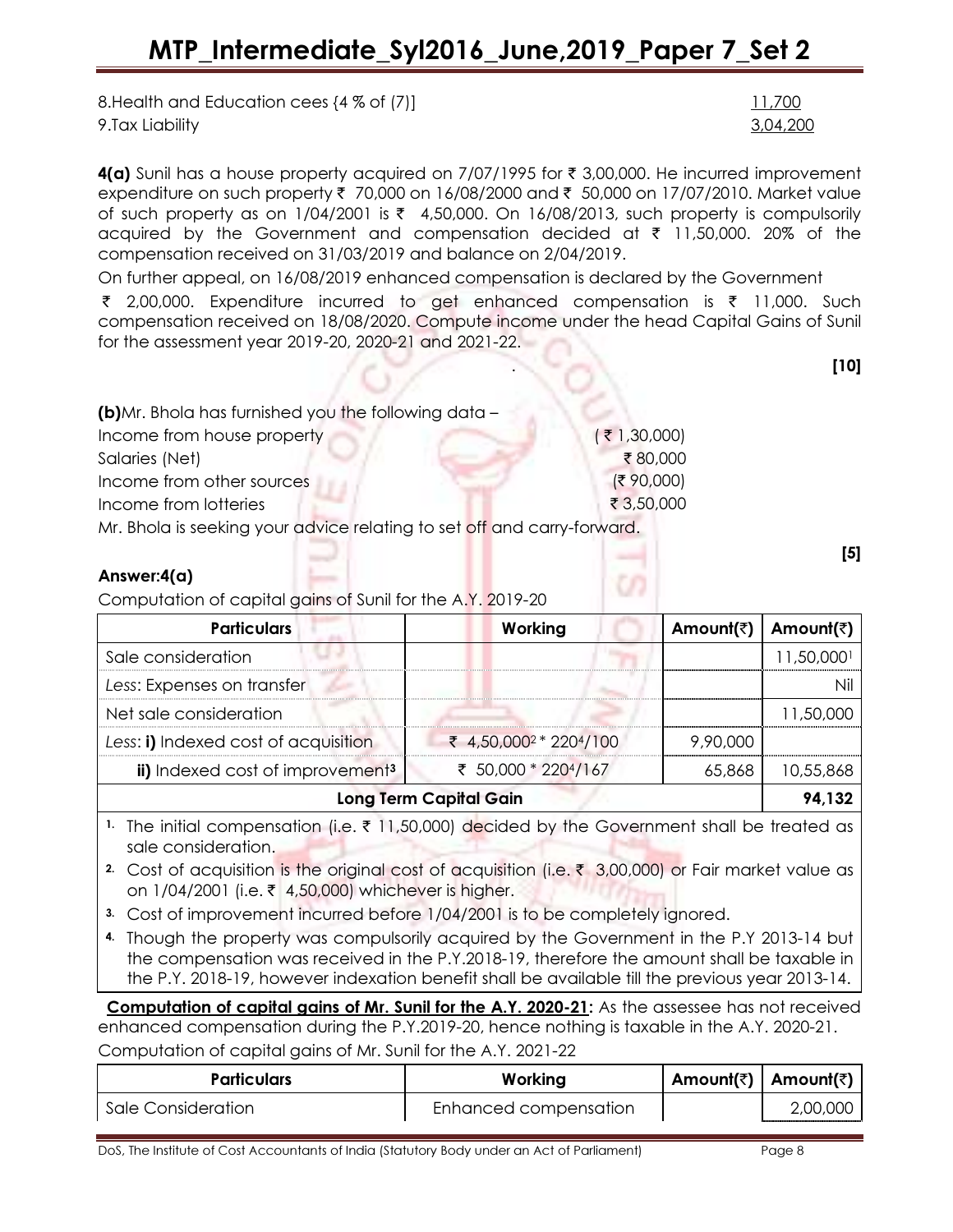| Less: Expenses on transfer           |                               |            |
|--------------------------------------|-------------------------------|------------|
| Net Sale Consideration               |                               | 000. 89. ا |
| Less: i) Indexed cost of acquisition |                               |            |
| ii) Indexed cost of improvement      |                               |            |
|                                      | <b>Long Term Capital Gain</b> | 1.89.000   |

In case of enhanced compensation, the cost of acquisition shall be taken as nil and the nature of capital gain shall be same as that of initial compensation.

# (b)

Statement showing application of sec. 71

| Salaries<br>Income from house property<br>Income from other sources<br>Winning from lotteries<br>Other income<br><b>Gross total income</b>                                                                                                                                                                                                                                                            | 80,000     |
|-------------------------------------------------------------------------------------------------------------------------------------------------------------------------------------------------------------------------------------------------------------------------------------------------------------------------------------------------------------------------------------------------------|------------|
|                                                                                                                                                                                                                                                                                                                                                                                                       |            |
|                                                                                                                                                                                                                                                                                                                                                                                                       | (1,30,000) |
|                                                                                                                                                                                                                                                                                                                                                                                                       |            |
|                                                                                                                                                                                                                                                                                                                                                                                                       | 3,50,000   |
|                                                                                                                                                                                                                                                                                                                                                                                                       | (90,000)   |
|                                                                                                                                                                                                                                                                                                                                                                                                       | 3,50,000   |
| Conclusion                                                                                                                                                                                                                                                                                                                                                                                            |            |
| Casual income shall be fully taxable as no loss can be set off against such                                                                                                                                                                                                                                                                                                                           | 3,50,000   |
| income.                                                                                                                                                                                                                                                                                                                                                                                               |            |
| Losses to be carried forward                                                                                                                                                                                                                                                                                                                                                                          |            |
| a) Loss under the head "Income from house property"                                                                                                                                                                                                                                                                                                                                                   | (1,30,000) |
| b) Loss under the head "Income from other sources", as such loss cannot be<br>carried forward.                                                                                                                                                                                                                                                                                                        | Nil        |
| Income under the head 'Salaries' is first adjusted with the loss under the head 'Income from<br>other sources' as the same cannot be carried forward. Though loss under the head 'Income<br>from other sources' is ₹90,000 and such loss could be adjusted with income under the head<br>'Salaries' only to the extent of ₹ 80,000 still the remaining loss of ₹ 10,000 cannot be carried<br>forward. |            |

5(a) Uttar and Dakshin, partners of PP Traders, furnishes the following details –

Profit and loss account for the year ended 31-3-2019

| <b>Particulars</b>               | Amount   | <b>Particulars</b>            | Amount    |
|----------------------------------|----------|-------------------------------|-----------|
| Bonus paid to employee           |          | 50,000 Gross Profit           | 10,00,000 |
| Interest on loan taken from bank |          | 45,000   Interest on drawings |           |
| Other Expenses                   | 40,000   | - Uttar                       | 2 NOC     |
| Salary to partners               |          | Dakshin                       | 3.000     |
| Uttar                            | 2,44,000 |                               |           |
| Dakshin                          | 4,88,000 |                               |           |
| Interest on capital $@15%$       |          |                               |           |
| Uttar                            | 4,500    |                               |           |
| Dakshin                          | 6,000    |                               |           |

DoS, The Institute of Cost Accountants of India (Statutory Body under an Act of Parliament) Page 9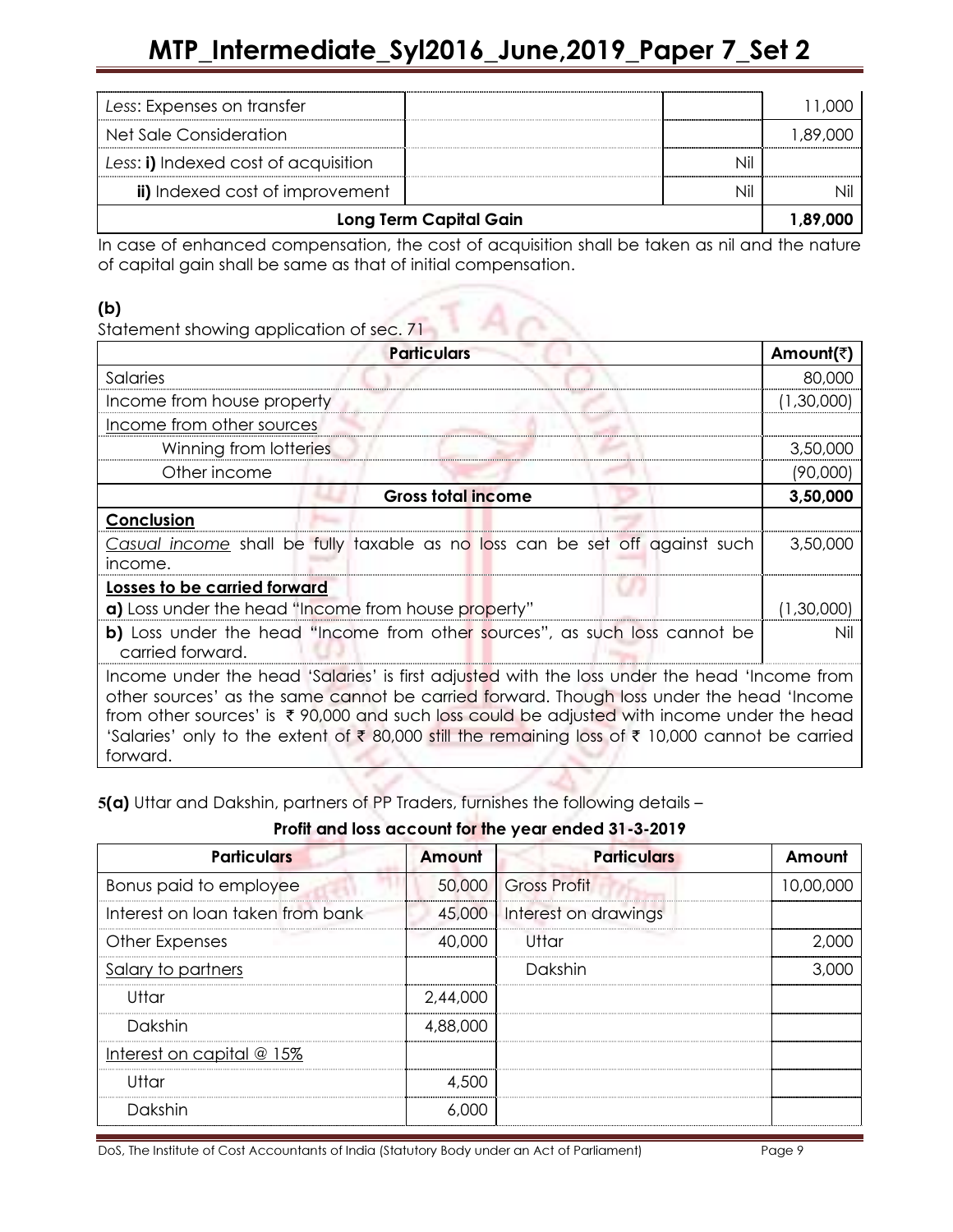| Depreciation | 40,000    |           |
|--------------|-----------|-----------|
| Net profit   | 87,500    |           |
|              | 10,05,000 | 10,05,000 |

### Additional information

- 1. Depreciation for the year allowed  $u/s$  32 is  $\bar{\tau}$  30,000.
- 2. During the last year, firm has incurred loss of  $\bar{\tau}$  8,50,000 (which includes unabsorbed depreciation of  $\bar{\tau}$  50,000).
- 3. Interest on loan taken from bank is yet to be paid. Compute total income of firm.

(b) Compute total income of Sri Bajaj of Delhi from the following data:

| <b>Particulars</b>                                           | Amount(₹) |
|--------------------------------------------------------------|-----------|
| Profits & gains of business or profession                    | 80.000    |
| Income from house property (let-out and situated at Kolkata) | . nnr     |
| Income from other sources                                    |           |
| Rent paid for office                                         |           |
| Rent paid for residential house                              |           |

# Answer:5(a)



# Working 1 Computation of remuneration allowed to the partners

| <b>Particulars</b>                                                                                                                       | Details( $\bar{z}$ ) | Amount(₹) |
|------------------------------------------------------------------------------------------------------------------------------------------|----------------------|-----------|
| Profits and gains of business or profession                                                                                              |                      |           |
| Net profit as per Profit & loss account                                                                                                  |                      | 87,500    |
| Add: Expenditure disallowed but debited in P/L A/c                                                                                       |                      |           |
| Salary to partners                                                                                                                       | 7,32,000             |           |
| Interest on capital (in excess of 12%) [(₹ 4,500 + ₹ 6,000)/15 * 3]                                                                      | 2,100                |           |
| Depreciation                                                                                                                             | 40,000               |           |
| Interest on loan taken from bank is disallowed U/s 43B                                                                                   | 45,000               | 8,19,100  |
|                                                                                                                                          |                      | 9,06,600  |
| Less: Expenditure allowed but not debited in P/L A/c                                                                                     |                      |           |
| Depreciation                                                                                                                             |                      | 30,000    |
|                                                                                                                                          |                      | 8,76,600  |
| Less: Unabsorbed Depreciation (allowed to the extent that the<br>remaining book profit is not less than brought forward business losses) |                      | 50,000    |
| <b>Book profit</b>                                                                                                                       |                      | 8,26,600  |
| Remuneration paid to the partners (being minimum of the following)                                                                       |                      |           |
| - Actual remuneration                                                                                                                    | 7,32,000             |           |
| - Maximum remuneration u/s 40(b) [₹ 3,00,000 * 90% + ₹ 5,26,600 * 60%]                                                                   | 5,85,960             | 5,85,960  |

DoS, The Institute of Cost Accountants of India (Statutory Body under an Act of Parliament) Page 10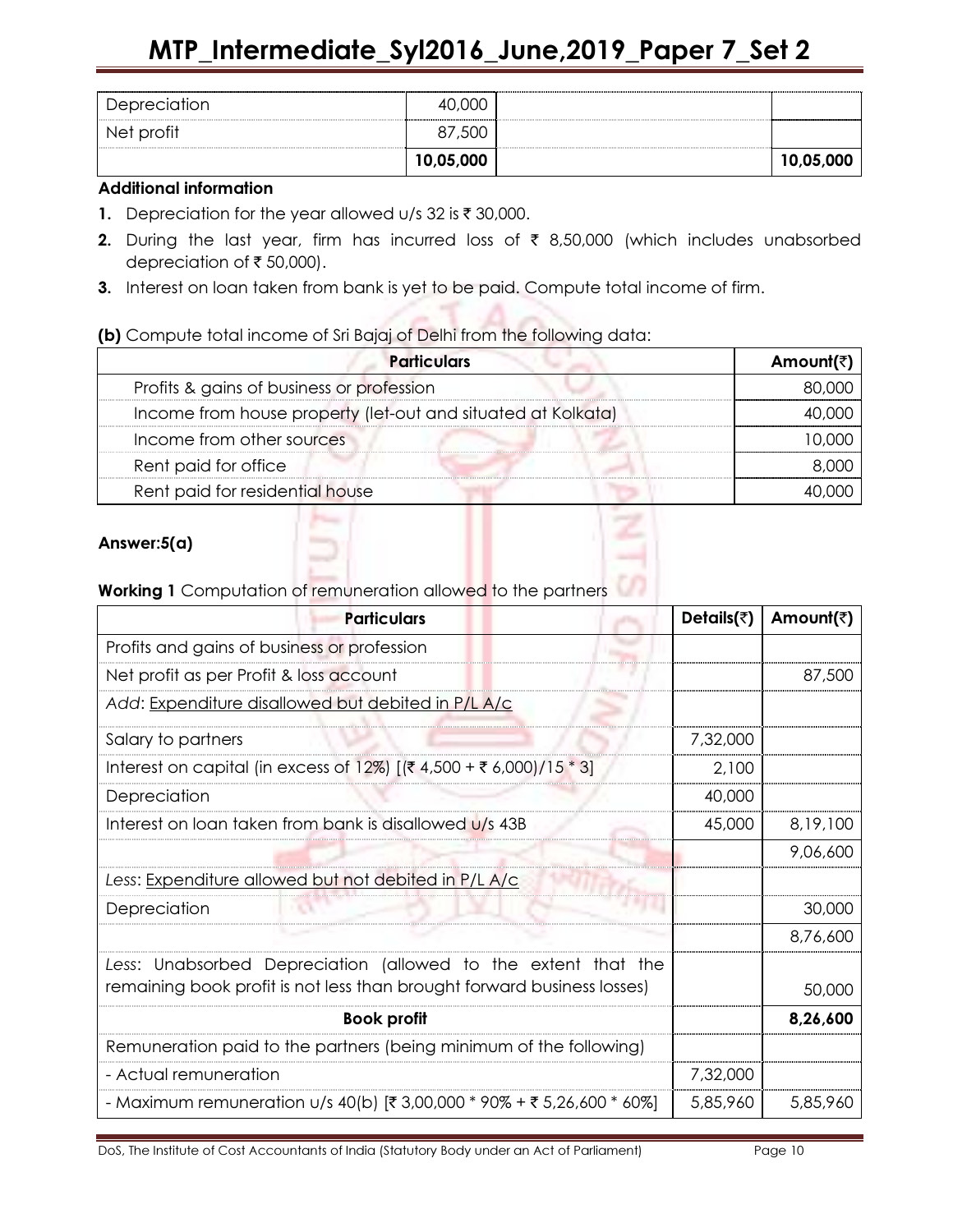## Computation of total income of PP Traders for A.Y. 2019-20

| <b>Particulars</b>                                                                                        | Amount(₹) |
|-----------------------------------------------------------------------------------------------------------|-----------|
| Book Profit before adjusting unabsorbed depreciation                                                      | 8,76,600  |
| Less: Salary to partner (as computed above)                                                               | 5,85,960  |
|                                                                                                           | 2,90,640  |
| Less: Brought forward business loss                                                                       | 2,90,640  |
| <b>Total Income</b>                                                                                       | Nil       |
| Remaining brought forward loss ₹ 5,09,360 & unabsorbed depreciation ₹ 50,000 shall be<br>carried forward. |           |

(b)Calculation of total income of Sri Bajaj for the A.Y. 2019-20

| <b>Particulars</b>                             |         |           | Amount(₹) |
|------------------------------------------------|---------|-----------|-----------|
| Profits & gains of business or profession      |         |           | 80,000    |
| Income from house property                     |         |           | 40.000    |
| Income from other sources                      |         |           | 10.000    |
| <b>Gross Total Income</b>                      |         |           | 1.30.000  |
| Less: Deduction $U/s$ 80GG#                    |         |           | 27,000    |
| <b>Total Income</b>                            |         |           | 1,03,000  |
| # Computation of deduction u/s 80GG            |         |           |           |
| <b>Particulars</b>                             | Working | Amount(₹) | Amount(₹) |
| Least of the following shall be<br>deductible: |         |           |           |

| 1. ₹5,000 per month |                                                | ₹ $5,000 * 12$                     | 60.000  |        |
|---------------------|------------------------------------------------|------------------------------------|---------|--------|
|                     | 2. 25% of Adjusted Gross total income          | 25% of ₹1,30,000#                  | 32.500  |        |
|                     | <b>3.</b> Excess of rent paid over 10% of Adj. | ₹ 40,000 - (10% of ₹<br>1,30,000#] | -27.000 | 27,000 |

# Adjusted GTI = Gross total income – Long term capital gain – Short term capital gain covered u/s 111A - All deduction under 80's other than section 80GG – Income u/s 115A, etc. =  $\bar{z}$  1,30,000

Note: Rent paid for office is irrelevant for the purpose of Sec. 80GG.

6(a) Ms. Suparna Roy (Age 46 yrs), a resident individual of India, finished the following details of her income during the Previous year 2018 –19. Compute her Total Income and tax payable for the Assessment year 2019 –20.

•Gross salary  $\bar{\tau}$  5,01,000 (Professional Tax paid  $\bar{\tau}$  2,000).

- •Income from Business owned by her  $\bar{\tau}$  2,00,000 and Allowable expenses  $\bar{\tau}$  1,20,000.
- $\bullet$  Received family pension  $\bar{\tau}$  10,000 p.m. w.e.f. 1.04.2018.
- •Long term Capital gain on sale of building  $\bar{\tau}$  80,000.
- •She received her share of income from Hindu Undivided Family (HUF) as member  $\bar{\tau}$  40,000.

•She deposited to PPF  $\bar{\tau}$  80,000 during the year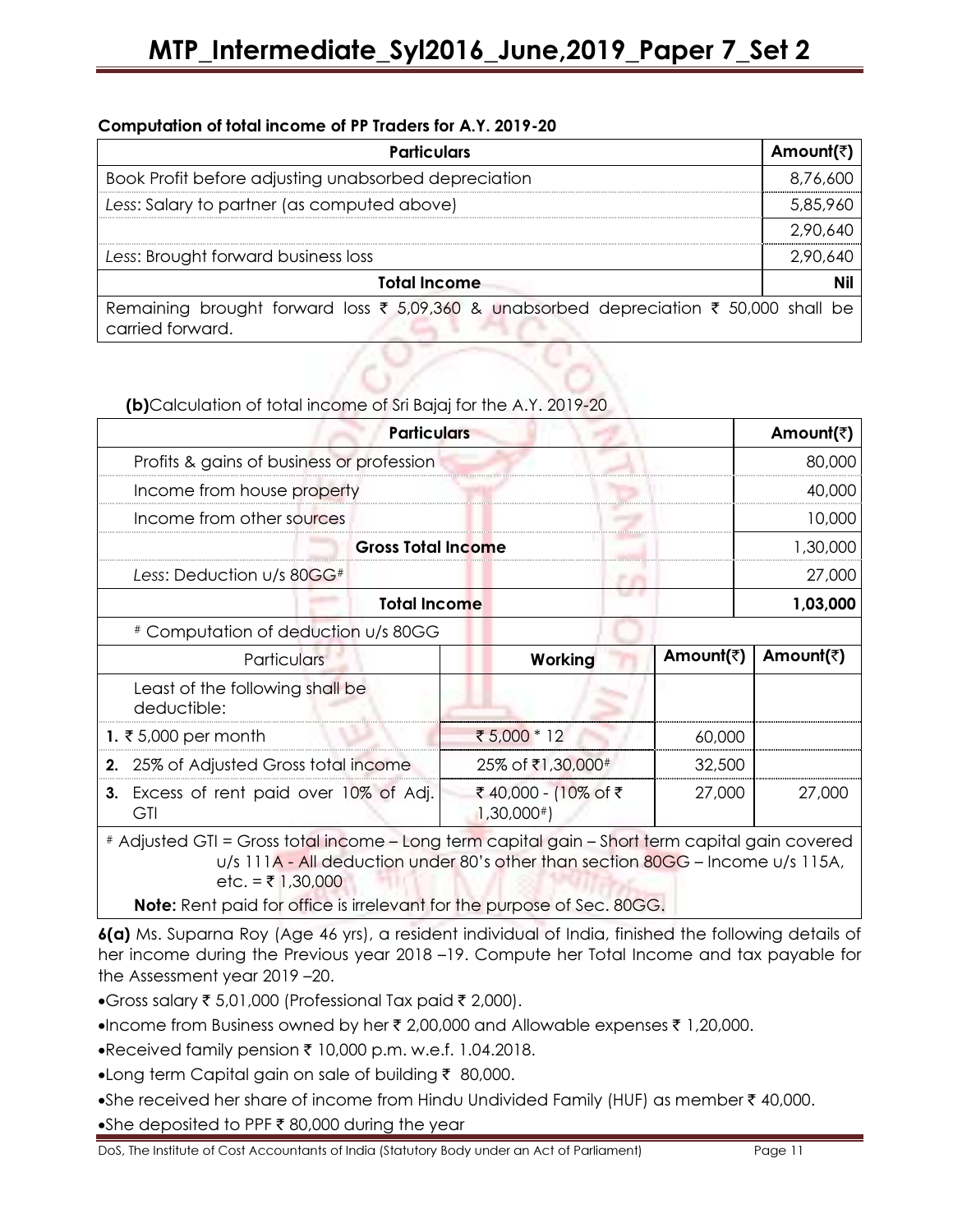.•Donation to National Defence Fund ₹ 25,000.

•Repayment of house building loan taken from HDFC Bank (purchased during 2018 –19)

₹ 2,50,000 (of which  $\bar{\tau}$  50,000 is for principal repayment).

Paid premium on Mediclaim Insurance Policy on own health by cheque  $\bar{\tau}$  16,000.

6(b) Write short note on "Co-ownership" [7]

## Answer:6(a)

Computation of total income of Ms. Suparna Roy for the A.Y. 2018-19

| pomporanon or roral incomic or mp. copania koy for mo html. Editory<br><b>Particulars</b> | Amount<br>₹ | Amount<br>₹ | Amount<br>₹ |
|-------------------------------------------------------------------------------------------|-------------|-------------|-------------|
| Salaries                                                                                  |             |             |             |
| <b>Gross Salary</b>                                                                       |             | 5,01,000    |             |
| Less: Professional Tax                                                                    |             | 2,000       | 4,99,000    |
| Income from House Property                                                                |             |             |             |
| Net annual value of self-occupied<br>property                                             |             | Nil         |             |
| Less: Deduction u/s 24(b) (Interest on<br>loan)                                           |             | 2,00,000    | (2,00,000)  |
| Profits & Gains of Business or Profession                                                 |             |             |             |
| Income from business                                                                      |             | 2,00,000    |             |
| Less: Allowable Expenses                                                                  |             | 1,20,000    | 80,000      |
| Capital Gains                                                                             |             |             |             |
| Long term capital gain                                                                    |             |             | 80,000      |
| Income from other sources                                                                 |             |             |             |
| <b>Family Pension</b>                                                                     |             | 1,20,000    |             |
| Less: Std. Deduction [Lower of 1/3rd of pension or<br>₹15,000]                            |             | 15,000      | 1,05,000    |
| <b>Gross Total Income</b>                                                                 |             |             | 5,64,000    |
| Less: Deductions                                                                          |             |             |             |
| $- U/s$ 80C                                                                               |             |             |             |
| PPF                                                                                       | 80,000      |             |             |
| Repayment of housing loan                                                                 | 50,000      | 1,30,000    |             |
| - u/s 80D (mediclaim)                                                                     |             | 16,000      |             |
| - U/s 80G [Donation to National Relief<br>Fund]                                           |             | 25,000      | 1,71,000    |
| <b>Total Income</b>                                                                       |             |             | 3,93,000    |

Computation of Tax liability of Ms. Suparna Roy for the A.Y. 2018-19

| <b>Particulars</b>             | Rate | On     | <b>Details</b> | Amount |
|--------------------------------|------|--------|----------------|--------|
| Long Term Capital Gain ₹80,000 | 20%  |        |                | 16,000 |
| Other Income (Note)            |      |        |                |        |
| Upto ₹ 2,50,000                |      |        |                |        |
| From ₹ 2,50,001 to ₹ 3,13,000  | 5%   | 63,000 | 3,150          | 3,150  |
| <b>Tax Liability</b>           |      |        |                | 19,150 |
| Less: Rebate u/s 87A           |      |        |                |        |
|                                |      |        |                | 19,150 |

DoS, The Institute of Cost Accountants of India (Statutory Body under an Act of Parliament) Page 12

[8]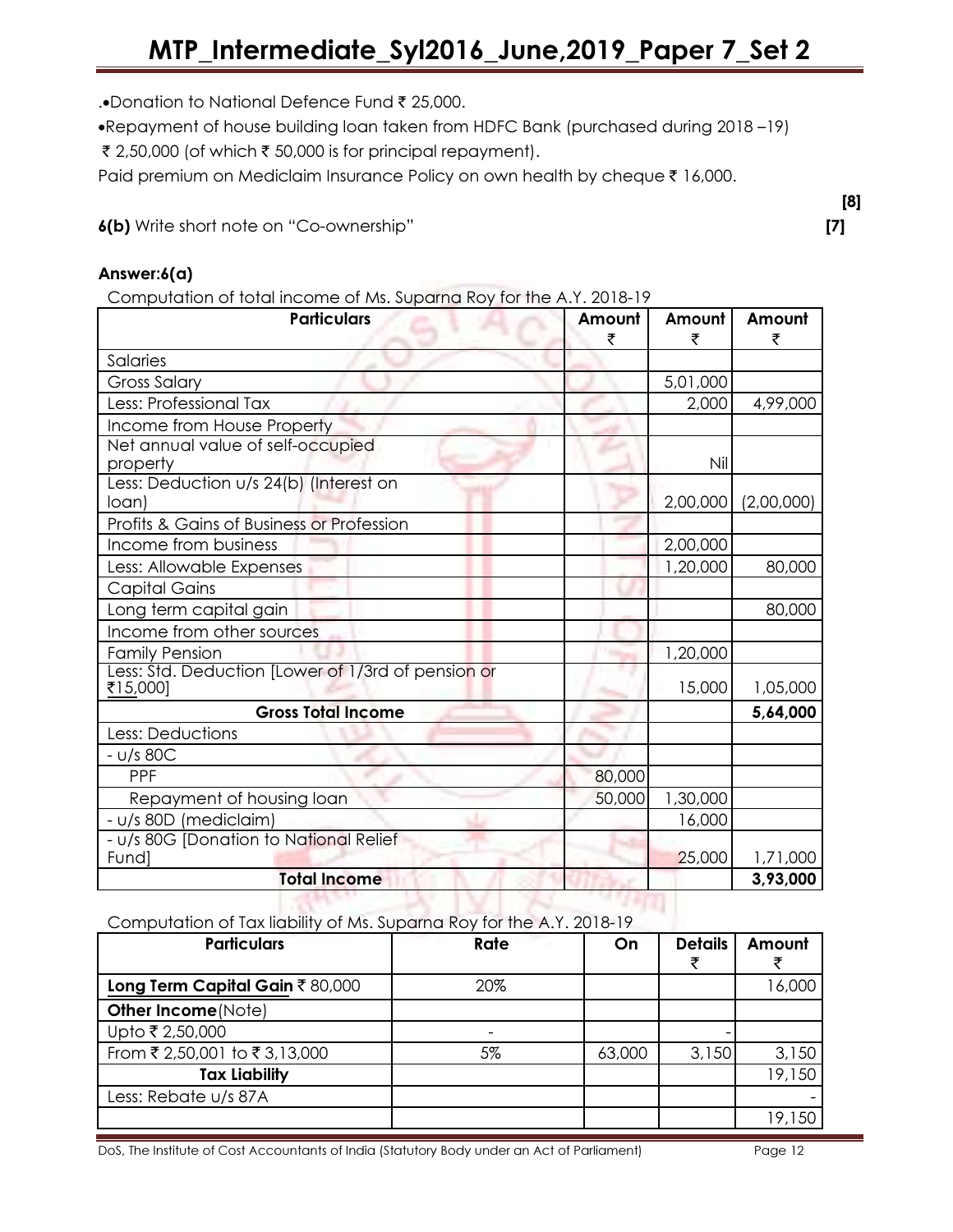# MTP\_Intermediate\_Syl2016\_June,2019\_Paper 7\_Set 2

| Add: Education cess & SHEC | 3% of ₹19,150 |  | 574 |
|----------------------------|---------------|--|-----|
| <b>Final tax liability</b> |               |  |     |
| Rounded off u/s            |               |  |     |
| 288B                       |               |  |     |

### (b) Co-ownership [Sec. 26]

If two or more persons own a house property jointly, then they are known as co-owners. If individual share of each co-owner is definite and ascertainable then the share of each such person shall be taxable as his income from house property.

### Tax treatment

- 1. Share of each co-owner in the income from the property as computed in accordance with sec. 22 to 25 shall be included in his total income.
- 2. Where the house property is owned by co-owners and is occupied by each of the coowner then all of them can claim benefit u/s 23(2)(a) and interest on loan shall be allowed to all the co-owners to the extent of  $\text{\textdegree{30,000}}/\text{\textdegree{2,00,000}}$  as the case may be.

Note: Provision of Sec. 26 is mandatory and not optional.

7(a) Shri Anil follows cash basis of accounting and has furnished the Receipts & Payment A/c of previous year 2018-19 for computing his income:

| <b>Particulars</b>                                                                              | Receipts | <b>Payments</b> |
|-------------------------------------------------------------------------------------------------|----------|-----------------|
| Interest on listed debenture of A Ltd.                                                          | 16,200   |                 |
| Letting of building & machinery $@ \xi 15,000$ p.m. under a composite<br>lease                  | 1,50,000 |                 |
| Collection charges                                                                              |          | LOOC            |
| Repairs                                                                                         |          | 5.000           |
| Capital repairs                                                                                 |          | 16.000          |
| Interest paid outside India without deducting tax on loan taken for<br>construction of building |          | 8,000           |
| Gift from father                                                                                | 6.000    |                 |
| Ground rent received (related to financial year 2017-18)                                        | 600      |                 |

| The following additional information are also provided - |           |  |
|----------------------------------------------------------|-----------|--|
| Allowable depreciation on Building and Machinery         | - ₹ 4.000 |  |
| Fire Insurance on Building and Machinery (not paid)      | - ₹ 1.000 |  |

**CONFIDENTIAL AND STATE** 

7(b)Write short note on Revised Return. [7]

[8]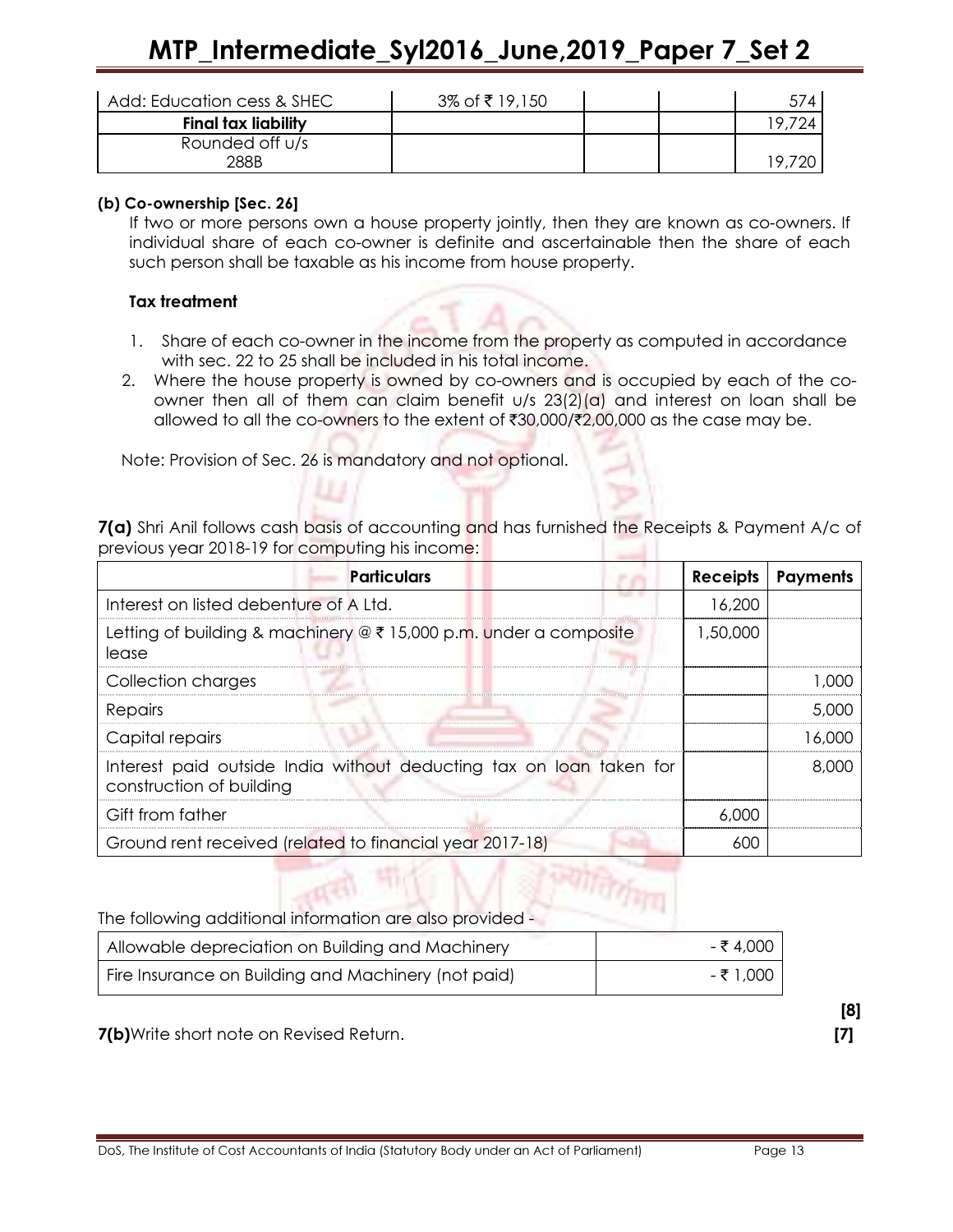## Answer:7(a)

Computation of income from other sources of Anil for A.Y.2019-20

| <b>Particulars</b>                              | Details $(3)$ | Details $(3)$ | Amount<br>(₹) | Amount(₹) |
|-------------------------------------------------|---------------|---------------|---------------|-----------|
| Interest on debenture of A Ltd.                 | ₹16,200 / 90% |               |               | 18,000    |
| Interest received on letting of assets          |               |               | 1,50,000      |           |
| Less: Expenses paid                             |               |               |               |           |
| <b>Collection charges</b>                       |               | 1,000         |               |           |
| Repair                                          |               | 5,000         |               |           |
| Capital repairs <sup>3</sup>                    |               | <b>Nil</b>    |               |           |
| <b>Depreciation</b>                             |               | 4,000         | 10,000        | 1,40,000  |
| Gift from father [As received from<br>relative] |               |               |               | Nil       |
| <b>Ground rent received</b>                     |               |               |               | 600       |
| Income from other source                        |               |               |               | 1,58,600  |

### **Notes**

- 1. Since assessee follows cash basis of accounting, hence, income shall be chargeable and expenditure shall be allowed on cash basis.
- 2. Debenture income required to be grossed up.
- 3. Capital repairs are not allowed.
- 4. Interest paid outside India without deducting tax at source shall not be deductible expenditure.

## $(b)$  REVISED RETURN [SEC.  $139(5)$ ]

If an assessee discovers any omission or wrong statement (bonafide in nature) in the return filed, he can revise his return u/s 139(5).

Time limit: Assessee may file the revised return –

- before the end of the relevant assessment year; or
- before completion of regular assessment, whichever is earlier.

## **Notes**

a) Replacement of original return: Once a revised return is filed, it replaces the earlier return. This signifies that the revised return should be complete in itself and not merely an accessory to the original return.

b) Revision of revised return: A revised return can again be revised i.e. a second revised return can be filed u/s 139(5) for correcting any omission or wrong statement made in the first revised return within specified time.

c) Revision of belated return: A belated return u/s 139(4) can be revised.

- d) Revision of loss return: A loss return can be revised
- e) Return filed pursuant to notice u/s 142(1) cannot be revise

8.Write short notes on any three of the following: 5 X 3=15

- (a) TDS u/s 194H
- (b) Rectification u/s 154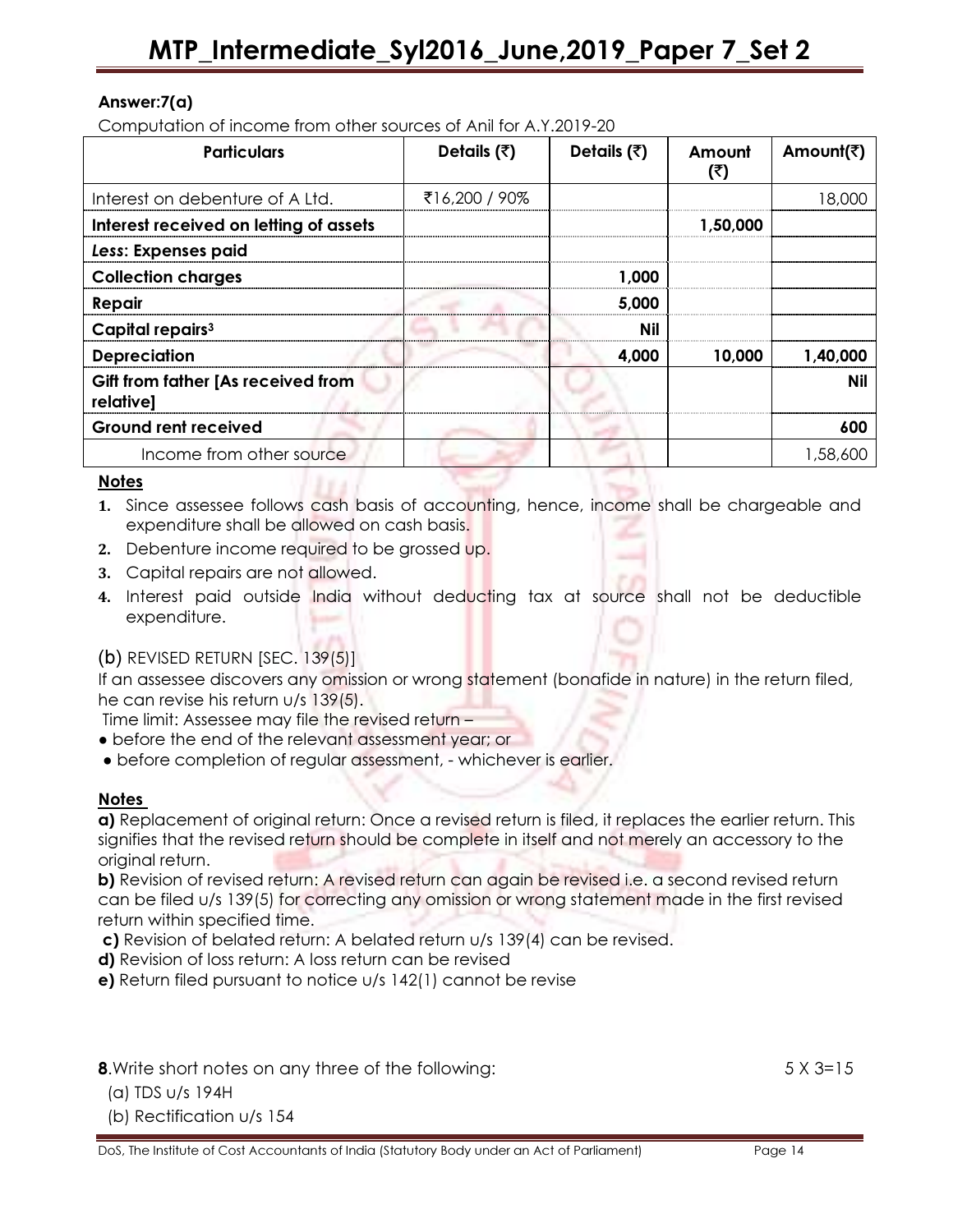(c) Who is required to follow Income Computation and Disclosure Standards (ICDS) (d) INTIMATION [SEC. 143(1)

## Answer:8(a)

Who is responsible to deduct tax: Following persons are responsible to deduct tax at source on commission or brokerage (other than commission on insurance) to a resident person –

- Any person, other than individual or HUF; &
- Individual or HUF, whose books of account are required to be audited u/s 44AB (due to turnover or gross receipt criteria) during the financial year immediately preceding the financial year in which such commission is credited or paid.

### Note:

1.No tax shall be deducted if the aggregate amounts of commission or brokerage credited or paid during the financial year to the payee does not exceed  $\bar{\tau}$  15,000.

2. No deduction shall be made on any commission or brokerage payable by Bharat Sanchar Nigam Limited or Mahanagar Telephone Nigam Limited to their public call office franchisees.

When tax shall be deducted: At the time of payment or crediting the payee, whichever is earlier.

Rate of TDS: 5%

## Exemption or relaxation from the provision

When the recipient applies to the Assessing Officer in Form No. 13 and gets a certificate authorising the payer to deduct tax at lower rate or deduct no tax [Refer sec.197]

## When commission is retained by an agent

Where commission or brokerage is retained by the consignee/agent while remitting the sale consideration, the consignor/principal will have to deposit the tax deductible on the amount of such retained commission - [Circular No.619]

**Other Points:** Commission or brokerage includes any payment received or receivable, directly or indirectly, by a person acting on behalf of another person for services rendered (not being professional services) or for any services in the course of buying or selling of goods or in relation to any transaction relating to any asset, valuable article or thing, not being securities

## (b) Rectification u/s 154

An income-tax authority, is empowered (suo moto or on application by assessee) to –

- a) rectify any mistake apparent in an order passed by him; or
- b) amend any intimation issued u/s 143(1) or deemed intimation

c) amend any intimation issued u/s 200A(1).

Taxpoint: Such order of rectification must be passed in writing.

## Time limit for Rectification [Sec. 154(7)]

Within 4 years from the end of the financial year in which the order sought to be amended was passed.However, in respect of an application made by the assessee or deductor or collector, the authority shall, within a period of 6 months from the end of the month in which the application is received by it, pass an order –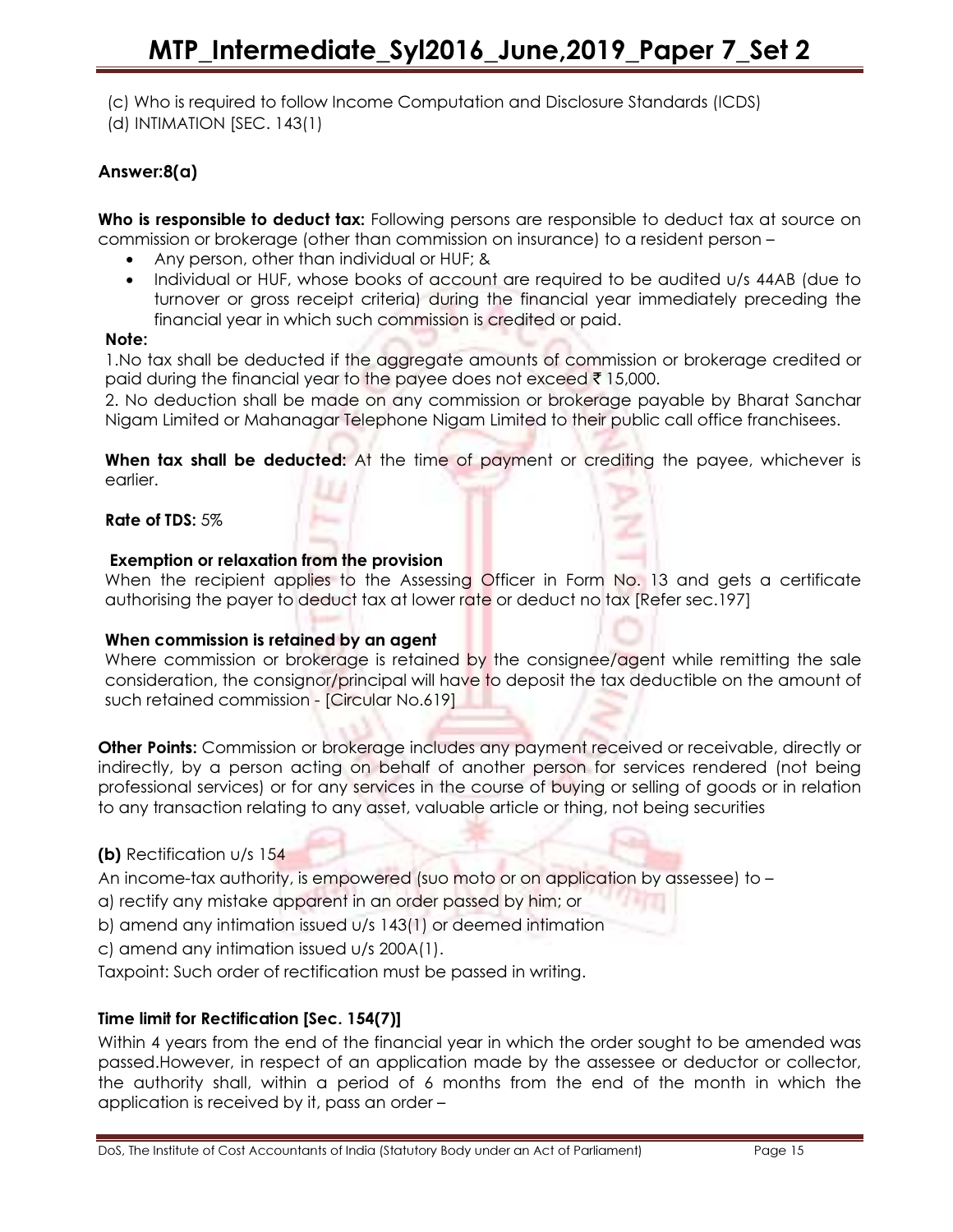a. making the amendment; or

b. refusing to allow the claim.

## Opportunity of being heard [Sec. 154(3)]:

 If such rectification order is prejudicial to the assessee or deductor or collector, an opportunity of being heard must be given to the assessee, before passing such order.

## Note

●Where any such amendment has the effect of reducing the assessment or otherwise reducing the liability of the assessee or the deductor or collector, the Assessing Officer shall make any refund which may be due to such assessee or the deductor or collector.

●Where any such amendment has the effect of enhancing the assessment or reducing a refund already made or otherwise increasing the liability of the assessee or the deductor or collector, the Assessing Officer shall serve on the assessee or the deductor or collector, as the case may be a notice of demand in the prescribed form specifying the sum payable, and such notice of demand shall be deemed to be issued u/s 15

(c) The ICDS are required to be followed:

- by all assessee (other than an individual or a Hindu undivided family who is not required to get his accounts of the previous year audited u/s 44AB)
- who follows the mercantile system of accounting,
- for the purposes of computation of income chargeable to income-tax under the head "Profits and gains of business or profession" or "Income from other sources".

#### Tax point

- The standards are not for the purpose of maintenance of books of account. The standards are for computation of income under aforesaid heads of income only
- In case of conflict between the provision of the Income-tax Act and ICDS, the provision of the Act shall prevail to that extent.

(d) Where a return has been made u/s 139 or in response to a notice u/s 142(1), such return shall be processed in the following manner, namely:—

a.the total income or loss shall be computed after making the following adjustment:

i. any arithmetical error in the return;

ii. an incorrect claim, if such incorrect claim is apparent from any information in the return;

iii. disallowance of loss claimed, if return of the previous year for which set off of loss is claimed was furnished after the due date;

iv. disallowance of expenditure indicated in the audit report but not taken into account in computing the total income in the return;

v. disallowance of deduction claimed u/s 10AA, 80-IA, 80-IAB, 80-IB, 80-IC, 80-ID or 80-IE, if the return is furnished after the due date;

b.the tax, interest and fee, if any, shall be computed on the total income computed above;

c.the sum payable by (or the amount of refund due to), the assessee shall be determined after adjustment of the tax, interest and fee, if any, by any TDS, TCS, advance tax paid, any relief, tax paid on self-assessment and any amount paid otherwise by way of tax, interest or fee;